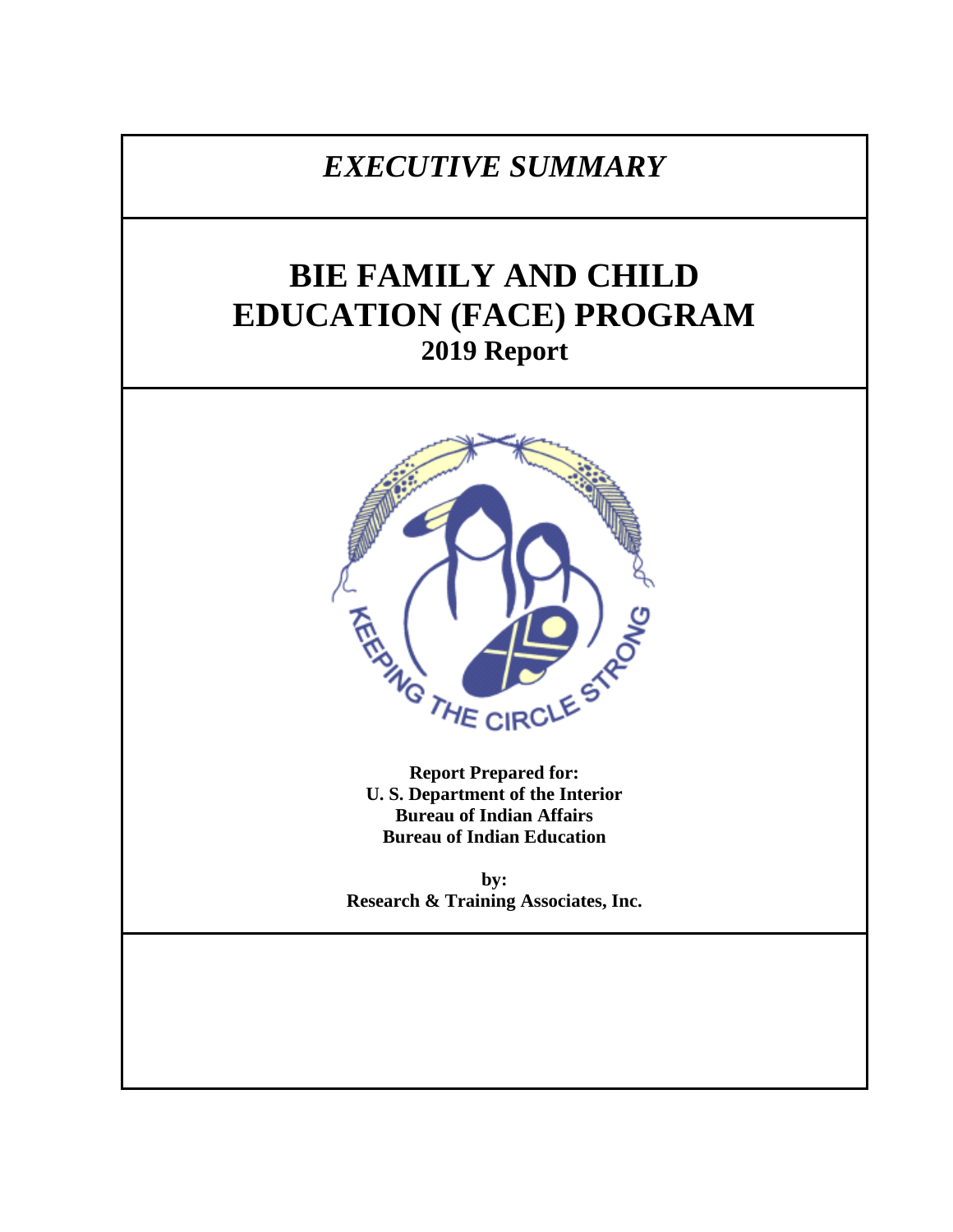### **EXECUTIVE SUMMARY**

In 1990, the Bureau of Indian Education (BIE) initiated the Family and Child Education (FACE) program, an integrated model for an American Indian early childhood education/parental involvement program. The FACE program primarily serves families with children prenatal to 5 years of age by providing early childhood, parenting and adult education services. The goals of the FACE program are to:

- Support parents/primary caregivers in their role as their child's first and most influential teacher.
- Strengthen family-school-community connections.
- Increase parent participation in their child's learning and expectations for academic achievement.
- Support and celebrate the unique cultural and linguistic diversity of each American Indian community served by the program.
- Promote school readiness and lifelong learning.

#### **Program Design and Implementation**

The FACE program is implemented through a collaborative effort of the BIE, Parents as Teachers National Center (PAT), and the National Center for Families Learning (NCFL). Programs are located at BIE schools. PAT provides the home-based model and NCFL provides the centerbased model. Home-based and center-based models have been integrated and infused with American Indian language and culture to achieve the FACE model. To help sites implement and continually improve their FACE programs, PAT and NCFL provide intensive technical assistance through one or two on-visits to each site as well as routine calls, regional meetings, webinars, online meetings and on-line training.

FACE services are typically offered to participants four days a week. The fifth day is set aside for team and individual planning, record-keeping, participating in professional development, and providing make-up services.

Home-based services are delivered by parent educators primarily to families with children ranging from prenatal to 3 years of age, although they also serve children from 3 through 5 if their family cannot participate in center-based or other preschool services. Parent educators are trained and certified to use the PAT *Foundational, Model Implementation* and *Foundational 2 Curriculum–3 Years through Kindergarten* curricula in planning services for families. The PAT model includes four components: Personal Visits, FACE Family Circles, Screenings and Resource Network. This approach and the curricula help to organize discussions around family well-being, child development, protective factors, and parenting behavior. The blend of personal visit plans and guided planning tools allow parent educators enough flexibility to individualize services for families while maintaining consistency required to produce desired outcomes. Services are delivered through weekly or bi-weekly personal visits that are usually 60-90 minutes in duration, monthly FACE Family Circles, periodic screening of overall health and development of the child, and referrals to school and community services. On average, home-based services were provided for 117 days in PY19.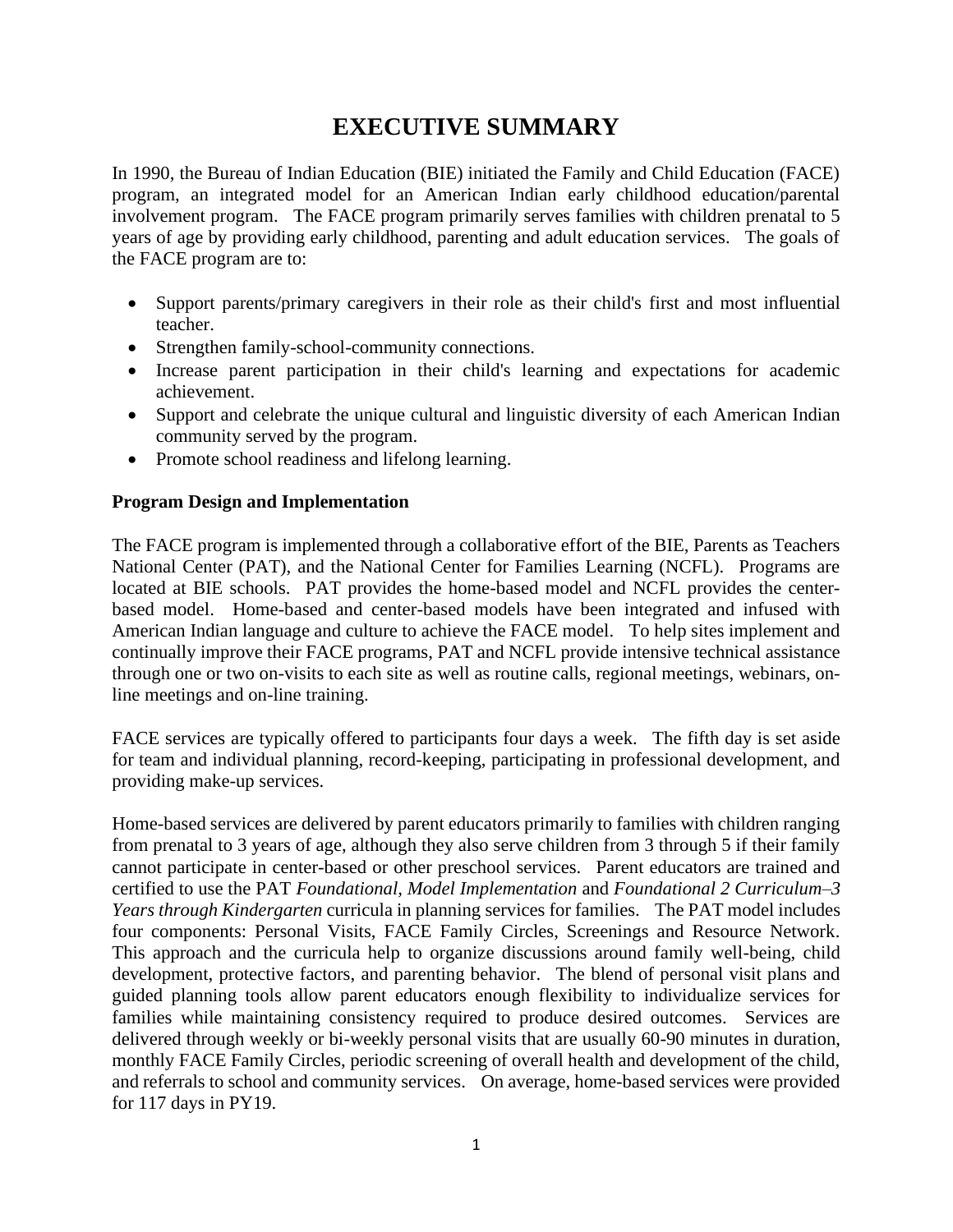Center-based services most often are offered four days a week using a four-component model based on the comprehensive family literacy model developed by NCFL that first appeared in the Adult and Family Literacy Act in 1998 and subsequently in No Child Left Behind and Every Student Succeeds Act. The components are Early Childhood Education (preschool for 3- to 5 year-olds), Adult Education, Parent and Child Together Time® (PACT Time), and Parent Time. FACE preschoolers participate with an adult in BIE-funded elementary school facilities; the number of preschoolers who can be served is defined by the availability of space at these schools. Adults can participate in center-based services full-time, part-time or flex-time. Full- and parttime participation includes attendance in adult education as well as PACT Time and Parent Time. Flex-time attendance includes the minimum weekly requirement of at least two hours of parent engagement (in PACT Time and Parent Time) but does not require participation in adult education. During PY19, center-based services were offered an average 126 days on-site.

Home- and center-based staffs collaborate to provide comprehensive services to all FACE families and to support family transitions, such as children transitioning to preschool or kindergarten, and adults transitioning to employment or other educational programs. The center-based staff also supports teachers and parents in elementary school K-3 classrooms where parents engage in PACT Time with their child.

#### **FACE Participation**

Initially piloted at six schools, FACE has been implemented at 65 BIE-funded schools for periods ranging from 1 to 29 years. FACE has served 52,373 participants, including 27,972 children and 24,401 adults in approximately 22,700 American Indian families. Over time, 60% of adults and children participated in only the home-based component, 21% participated in only the center-based component, and 19% participated in the full FACE model (receiving both home- and center-based services). Twenty-two percent of all home-based children have transitioned into center-based preschool. Forty-five percent of center-based children had previously participated in home-based services.

In PY19, 48 programs implemented FACE. PY19 participants include 2,157 adults and 2,154 children from 1,852 families served at 48 sites. Table 1 indicates the components in which PY19 adults and children participated.

|                  | Only<br><b>Center-based</b> |    | Only<br><b>Home-based</b> |    | <b>Both Center- and</b><br><b>Home-based</b> |      | <b>All Services</b> |
|------------------|-----------------------------|----|---------------------------|----|----------------------------------------------|------|---------------------|
|                  | #                           | %  | #                         | %  | #                                            | $\%$ |                     |
| <b>Adults</b>    | 567                         | 26 | 1,425                     | 66 | 165                                          |      | 2,157               |
| Children         | 590                         | 27 | 1.499                     | 70 | 65                                           |      | 2,154               |
| All Participants | 1.157                       | 27 | 2,924                     | 68 | 230                                          |      | 4,311               |

#### **Table 1. Number and Percentage of Participants by FACE Services Received During PY19**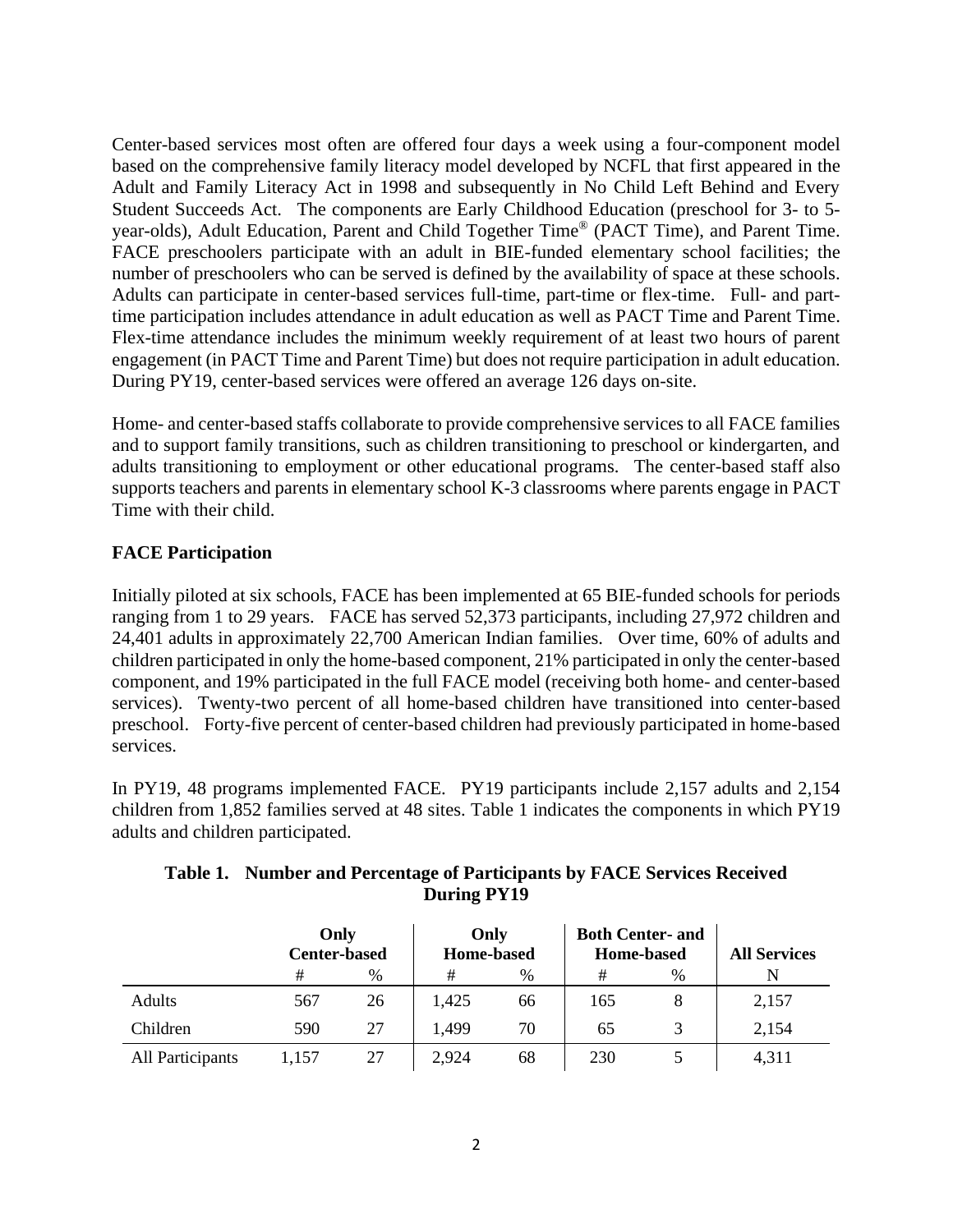#### **Early Detection and Screening for FACE Children**

Maintaining health records that include prenatal information and periodic screenings provide the means for early prevention, detection, and intervention, thereby increasing the chance for normal development for every child. At enrollment, the FACE program identifies issues and concerns in the areas of prenatal care and birth, environmental safety, immunization and insurance, general health, dental health, and special needs (Individualized Education Program/Individualized Family Service Plan—IEP/IFSP). Findings for PY19 are reported.

#### Prenatal Care and Birth

- For approximately one-fourth of the FACE children (363 children), their mother's pregnancy was a high-risk pregnancy.
- Eleven percent of FACE children (203 children) were exposed to neurotoxins before birth, similar to PY18. Of these children, 35% were exposed to more than one neurotoxin. Fiftysix percent of the 203 children were exposed to nicotine and other toxins found in tobacco products because their mothers smoked during pregnancy, 27% were exposed to marijuana, 18% were exposed to alcohol, and 17% were exposed to amphetamines. A few children were exposed to various other drugs in utero.
- Approximately one-fourth of children (477 children) exhibited special conditions at birth. Of these children, 83% were jaundiced at birth. Twenty-two percent were reported to have various other conditions, including issues with heart irregularities and other systems, such as circulatory, respiratory, and muscular-skeletal. A few children had digestive/gastrointestinal, immune system and/or infection issues. Other conditions included premature birth and drug withdrawal resulting from mother's drug use.
- Parents were asked to report on breastfeeding if their child was 12 months or younger. Breastfeeding is promoted for children's health and well-being at the start of life. Of the responding parents, 67% reported their child was breastfed.

#### Environmental/Safety Concerns

- Seventy-two percent of the children lived in homes with at least one smoke detector on each floor where the family resides. Sixty-eight percent of children lived in homes that were reported as childproofed, and 50% lived in homes where the family has a plan and supplies for emergencies.
- Children's safety while sleeping is promoted through practices such as placing children on their backs to sleep, avoiding soft bedding to prevent suffocation, and awareness of potential dangers when infants share beds. For children up to the age of 12 months, 74% were *always* placed on her/his back to sleep, 23% were *sometimes* placed on his/her back, and 3% *never* were. Thirty-six percent of children up to the age of 12 months *never* shared a bed, 35% *sometimes* shared a bed, and 39% *always* shared a bed.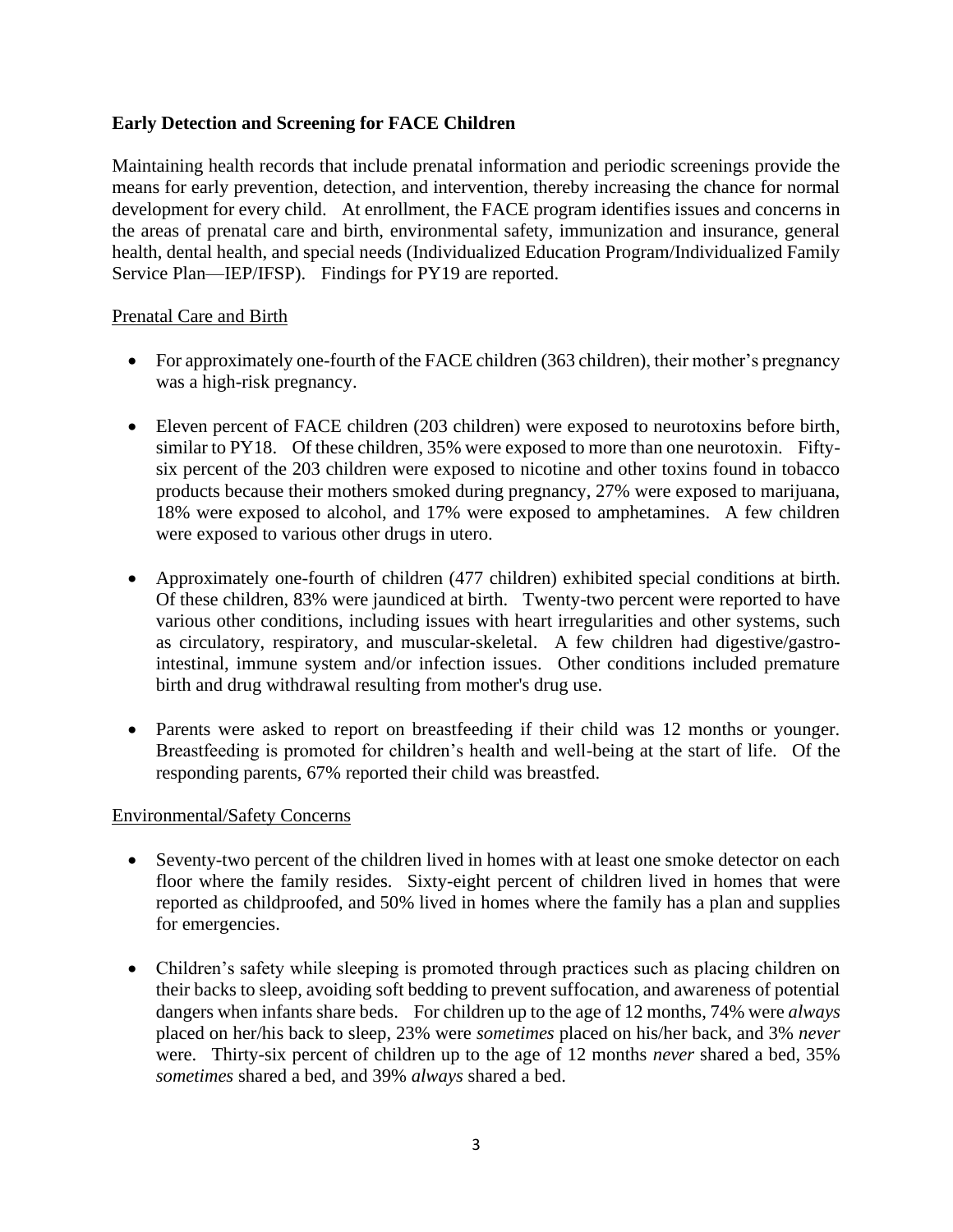- Parents reported that 10% of children (166 children) were exposed to second-hand smoke a decrease of 2 percentage points compared with PY17-PY18. This is much lower than the 40% of children aged 3-11 who experience second-hand smoke, as reported by the Center for Disease Control and Prevention (CDC). However, the differences in ages of children for the FACE and CDC comparison should be noted. Of the FACE children exposed to second-hand smoke, 92% were exposed *sometimes,* but 8% were *always* exposed.
- Parents reported that 89% of the children used an approved car seat according to State law. This is similar to PY18 and a 9 percentage-point decrease compared with PY17. Appropriate use of car seats for children is a focus in parenting education in FACE.
- Thirty-nine percent of children were screened for lead poisoning. For the children whose test results were available, three children's levels were reported as somewhat high*.*

#### Immunization and Insurance

- Immunizations are up to date for 94% of PY19 FACE children—a dramatic increase since PY01 when fewer than half of children were current. Nationally, 70% of children aged 19- 35 months are current with their immunizations. By comparison, 93% of PY19 FACE children in this age group are current with the recommended immunizations.
- At least 95% of the FACE children are covered by a health insurance plan, similar to PY18.

#### General Health

- Parents reported a major medical condition for almost 12% (217) of FACE children. These conditions were primarily asthma and prematurity/low birth weight.; however, other conditions varied greatly and included feeding difficulties in early childhood, hearing impairment, heart defects or disease, and obesity.
- Allergies were reported for 14% of PY19 children, the same percentage as in PY18.
- At least one emergency room visit was made for 13% of FACE children. Of these children, 60% were taken to an emergency room due to an illness, 15% sustained an injury and 1% were taken for poisoning. One-fourth of children taken to the emergency room were there for various other reasons, including ear/eye/nose/throat issues, accidents, skin problems or rashes, breathing issues, seizures, allergies, and urinary tract infections.

#### Developmental Screening

• Screening records indicate that 91% of FACE children received some type of developmental screening in PY19. Twenty-six percent of these children were identified with concerns. Almost half of these children (or 12% of all screened children) were referred for early intervention services. At the end of PY19, concerns remained for 9% of screened children, similar to prior years.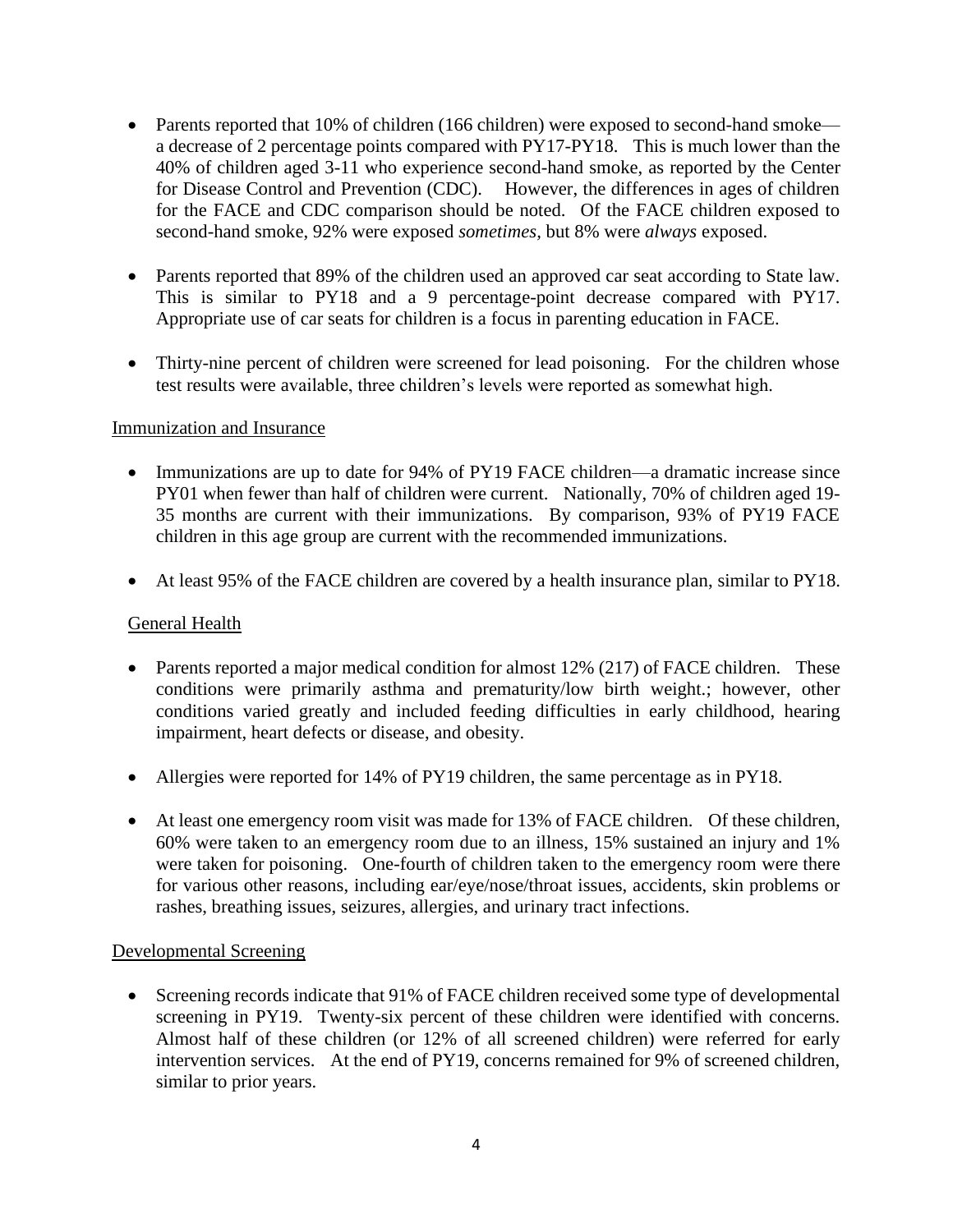- Fifteen percent of all screened children (22% of screened center-based children and 12% of screened home-based children) were identified with language/communication concerns, the most frequently identified concern over time.
- Seventy-one percent of home-based children and 13% of center-based children were assessed for social-emotional development in PY19. Of these children, 5% were identified with social-emotional delays or concerns; at the time of the second assessment, only three children had continuing concerns, suggesting successful intervention. Fifty-four percent of children who were identified with delays or concerns were less than 24 months of age (a large increase from 35% in PY18).
- Three percent of all PY19 FACE children had an IEP or IFSP, a decrease of 2-3 percentage points compared with the previous seven years when 5-6% of children had either an IEP or an IFSP. Of the children who were ready to exit FACE preschool and enter kindergarten, 10% had an IEP/IFSP, similar to the previous two years. Speech or language impairment is the most frequently identified type of concern, reported for almost 65% of these children.

#### **Cognitive Outcomes for FACE Children**

Center-based staff members and parents are trained to implement the *Dialogic Reading* strategy that is designed to increase the vocabulary and language comprehension of young children. FACE preschool children are assessed with the *Expressive One-Word Picture Vocabulary Test* (EOWPVT) to measure growth in expressive vocabulary. Teachers administer the assessment in the fall, at midterm, and in the spring. Scores are standardized to a mean of 100 (which is equivalent to the 50<sup>th</sup> national NCE or percentile) and a standard deviation of 15. Findings for PY19 EOWPVT assessments provided by 46 FACE programs include the following:

• The average first score for 582 children entering preschool was 96, 4 standard scores lower than the national average of 100 and equivalent to the  $39<sup>th</sup>$  national percentile (see Figure 1).



#### **Figure 1. Average First PY19 EOWPVT Standard Score, Scores Overall, and Matched Pre-Post Scores Overall and by Testing Cycles**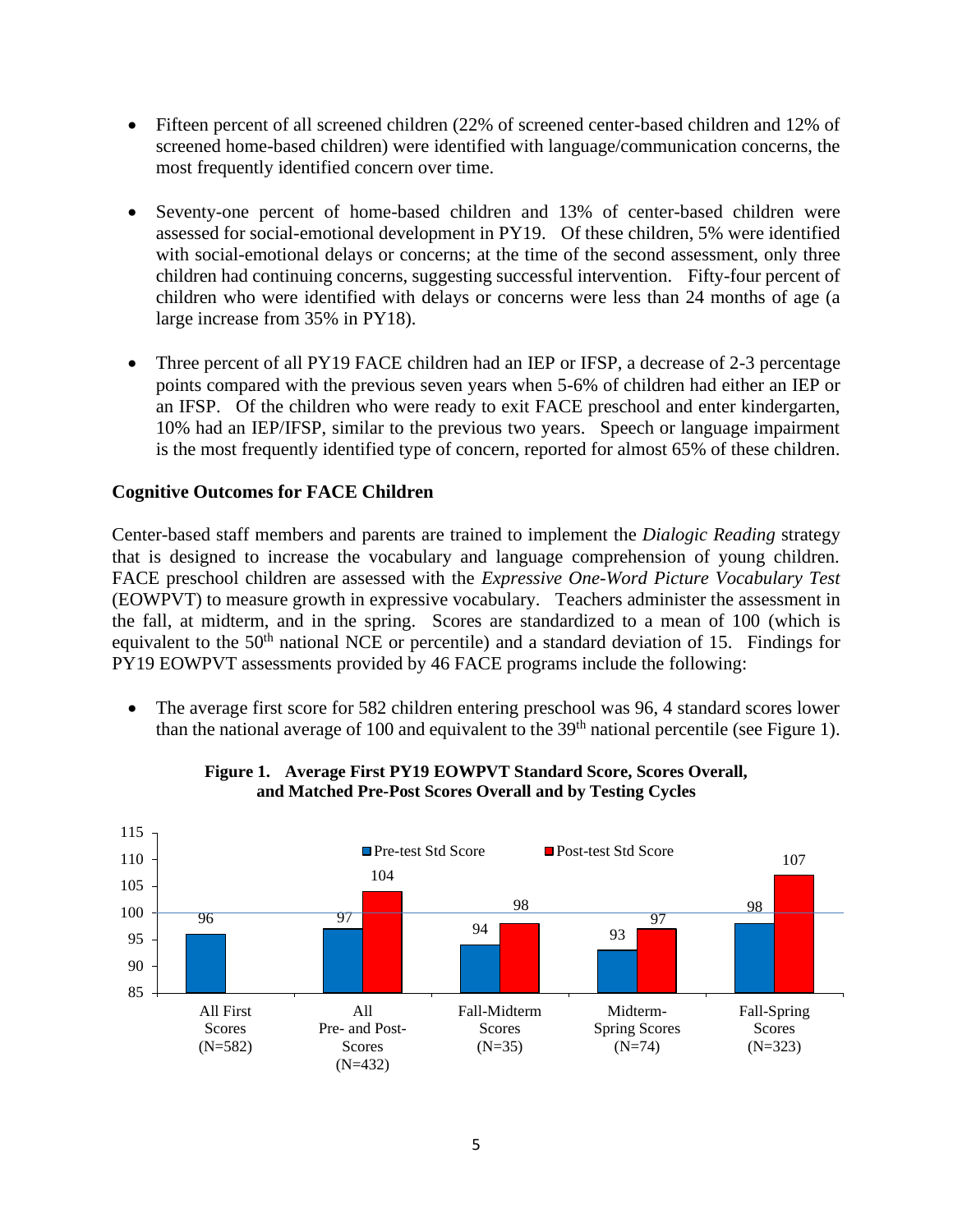- FACE preschoolers significantly and meaningfully increased their performance at post-test. Among the 432 children with pre- and post- scores in PY19, the average pre-test score of 97 (equivalent to the 42nd national percentile) significantly and meaningfully increased to an average post-test score of 104 (equivalent to the 61<sup>st</sup> national percentile and four standard scores above the national average).
- Seventy percent of FACE programs had average post-test scores that were *at or above* the national average standard score of 100.
- FACE center-based preschoolers who attended preschool the entire year demonstrated larger gains than those who attended fall-midterm or midterm-spring. The fall-spring children averaged 98 at pre-test and 107 at post-test, rendering them at the 68th national percentile at the end of the school year. Children who attended fall-midterm demonstrated an average standard score gain of 4, with a post-test score of 98, near the national average of 100. Those who attended midterm-spring increased 4 standard scores, with a post-test score of 97.
- Thirty-eight percent of preschoolers who had both a pre- and post-test were found to have low attendance, 24% had moderate attendance, and 38% had high attendance. Children who demonstrated low attendance scored significantly and meaningfully lower at pre-test and post-test than did children with moderate and high attendance. Low attendance children nonetheless made large gains during their preschool year, increasing from a standard score of 94 to a standard score of 101, which is slightly above the national average.
- FACE center-based preschoolers with IEPs scored significantly below other preschoolers at pre-test, with an average standard score of 84. At post-test, children with IEPs increased their average score to 94, a significant and meaningful increase of two-thirds of a standard deviation—and moving toward the national average of 100.

Early childhood teachers also assess developmental progress of FACE preschoolers using Meisels' *Work Sampling System* (*WSS*) for indicators of proficiency in each of eight domains.

- For each of the eight domains, both 3- and 4-year-old FACE preschoolers demonstrate statistically significant improvement in ratings.
- For each of the domains, most FACE preschoolers were rated *in process* or *proficient*  (approximately 80% or more)*.*
- FACE preschoolers with moderate attendance score similarly to those preschoolers in their age group with high attendance on every domain.
- At post-test, 3-year-old preschoolers with low attendance score significantly lower than preschoolers with high attendance on the language and literacy for English Language Learners (ELL), personal-social, social studies, arts, and physical development domains.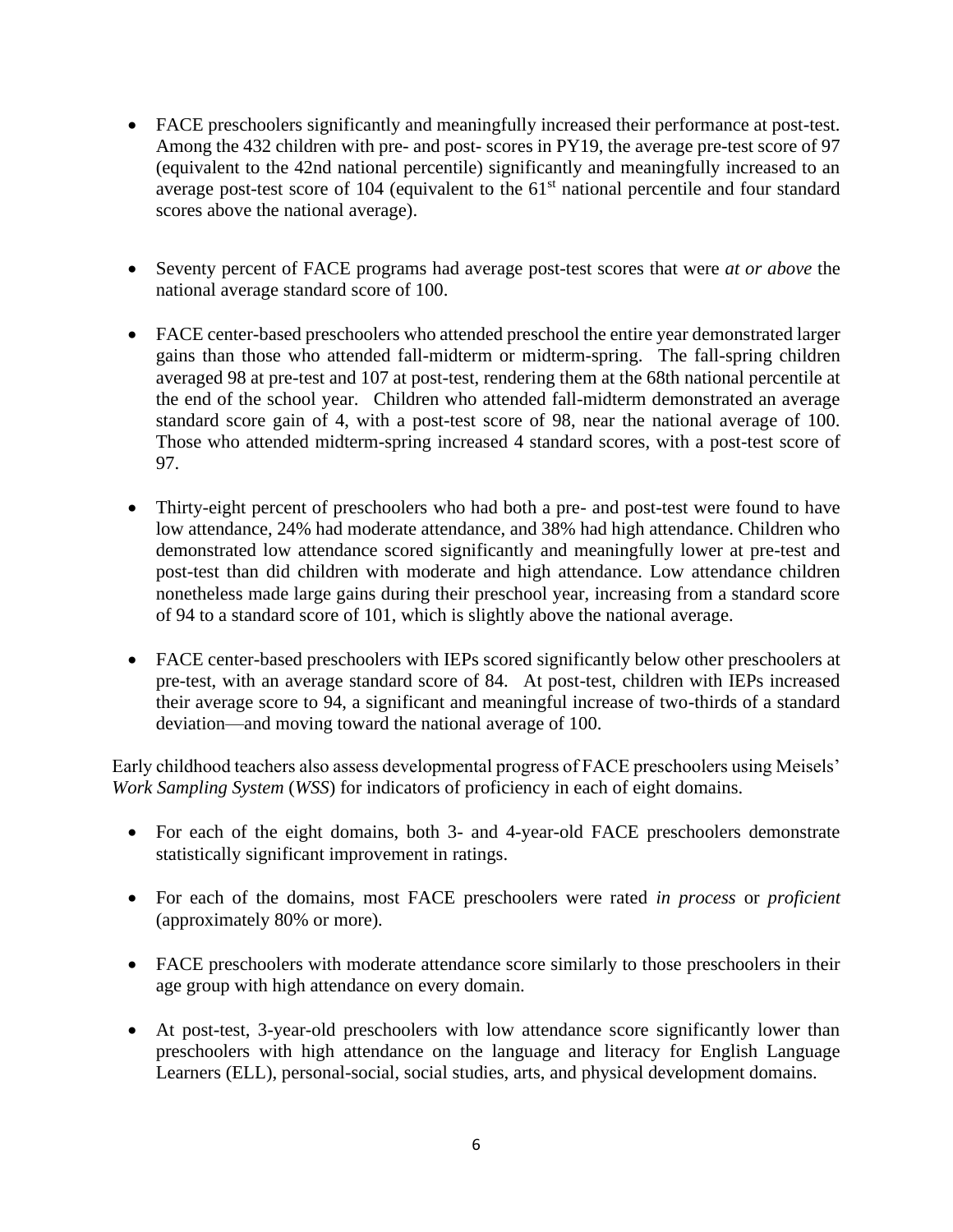• For 4-year-olds at pre- and post-test, preschoolers with low attendance score significantly lower than do preschoolers with high attendance on every domain except the scientific thinking domain (on which they score similarly to preschoolers with high or moderate attendance).

PY19 parents indicate that FACE has a considerable impact on the cognitive development of their home- and center-based children.

- Seventy-eight percent of parents indicated that FACE participation has a *large* impact on increasing their child's interest in learning; 21% reported *somewhat* of an impact.
- Approximately three-fourths of parents reported that FACE participation has a *large* impact on increasing their child's interest in reading, increasing their child's verbal/communication skills, increasing their child's self-confidence, and preparing their child for school. Approximately one-fourth reported *somewhat* of an impact.
- Two-thirds of parents reported a *large* impact on improving their child's ability to get along with other children, while 31% reported *somewhat* of an impact.

#### **Home Literacy Practices**

In all components of FACE, literacy is emphasized—not only as a focus during service delivery, but with special emphasis on carry-over to the home.

- FACE has a direct impact on increasing the number of books in the home. The number of children's books in the home reported at the time of initial enrollment increased significantly by the end of a program year. In PY19, households with more than 50 children's books increased from 18% to 35%. Forty-three percent of FACE households had 20 or fewer children's books initially, but by the end of PY19 that percentage decreased to 20%.
- Slightly more than 65% of PY19 parents reported that FACE helped them *a lot* to increase their reading to their child; 27% indicated FACE helped *somewhat*.
- Nationally, 81% of children ages 3-5 who were not yet in kindergarten have parents who read to them three or more times in the past week. Seventy-three percent of FACE centerbased parents read to their 3- to 5-year-old children *daily or almost daily*.
- Nationwide, 33% of pre-kindergarten children aged 3-5 have parents who tell them a story *three or more times in the past week*. Seventy-three percent of FACE parents tell stories to their child on a *daily* or *almost daily* basis.
- At the end of PY19, 80-85% of parents reported that, on average, their child reads or looks at books or magazines, talks about what he/she reads or sees in books and magazines and writes or draws at home on his/her own *daily or several times a day*.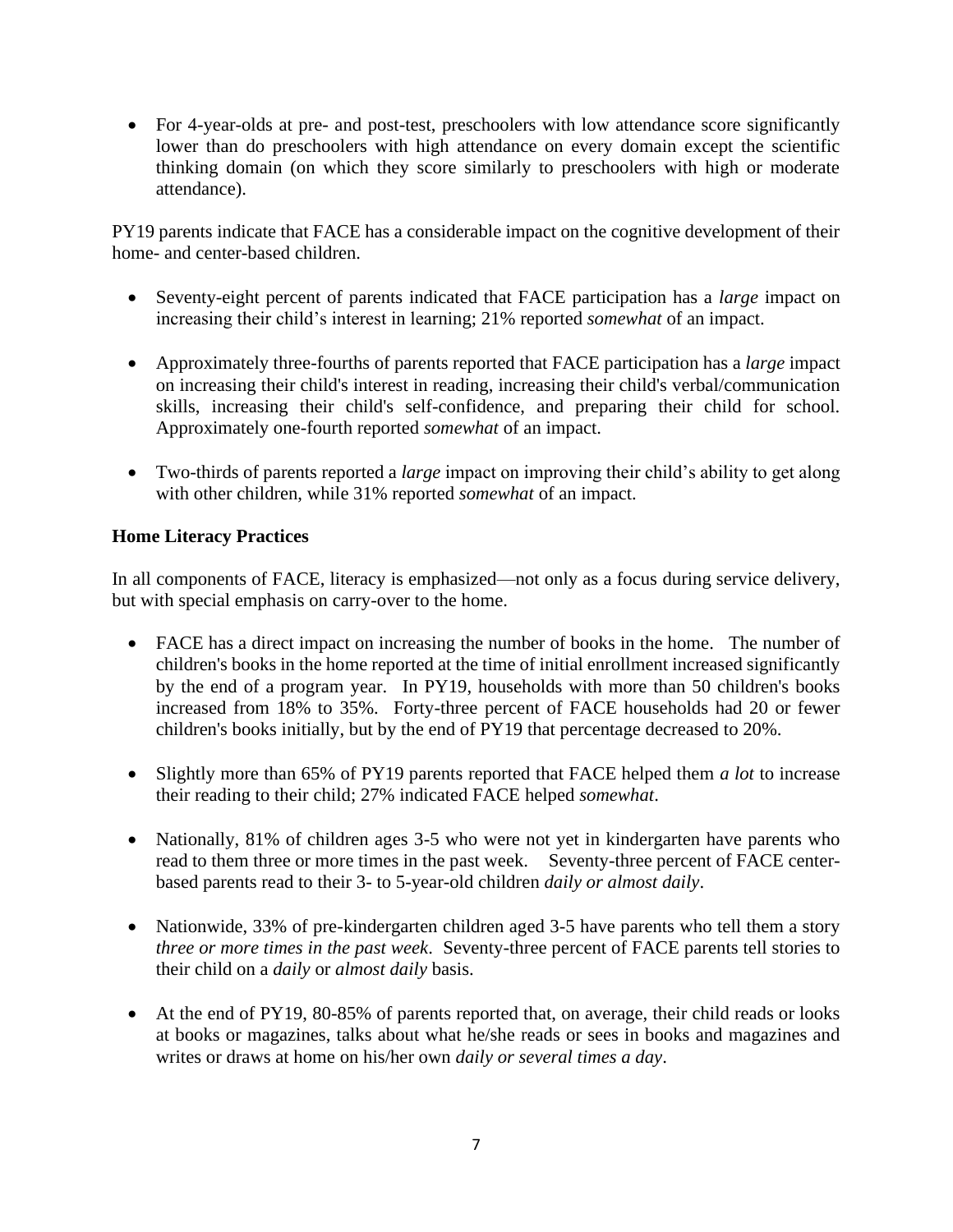#### **Parent Involvement in Children's Education**

The FACE program's focus on increasing parent involvement in children's education is supported by a long history of research which indicates that a parent's involvement in their child's school increases literacy achievement—and matters most for children at greatest risk*.* The involvement of PY19 FACE parents in the education of their  $K-2<sup>nd</sup>$  grade children is compared with national involvement. FACE parents continue to be more involved in their child's education than are parents nationally (see Figure 2).

#### **Figure 2. Percentage of PY19 FACE Parents of K-2nd Grade Children and a National Comparison Group of Parents Reporting Involvement in Their Child's Education**



- Almost all (95%) of PY19 FACE parents with K-2 children attend classroom or school events, compared with a lower percentage of parents nationally (85%).
- Seventy-four percent of PY19 FACE parents with K-2 children volunteer in the classroom or school or participate on school committees; 56% of parents nationally do so.

#### **Outcomes for FACE Adults**

Various achievements are documented by adults—the most frequently reported have consistently been related to parenting.

- The FACE program encourages home- and center-based adults to set explicit goals for themselves to help guide their participation in FACE. During PY19, 90% of FACE adults who set goals, completed at least one goal that they set. Home- and center-based parents most frequently set goals to improve parenting skills and to understand their child.
- Almost 95% or more of home- and center-based parents reported that FACE impacts their parenting skills *somewhat* or *a lot* in all areas that are measured. More than two-thirds of all parents believe FACE participation helped them *a lot* on all measures of impact.
- Slightly more than 80% of parents indicated that FACE helped them *a lot* to increase the amount of time they spend with their child.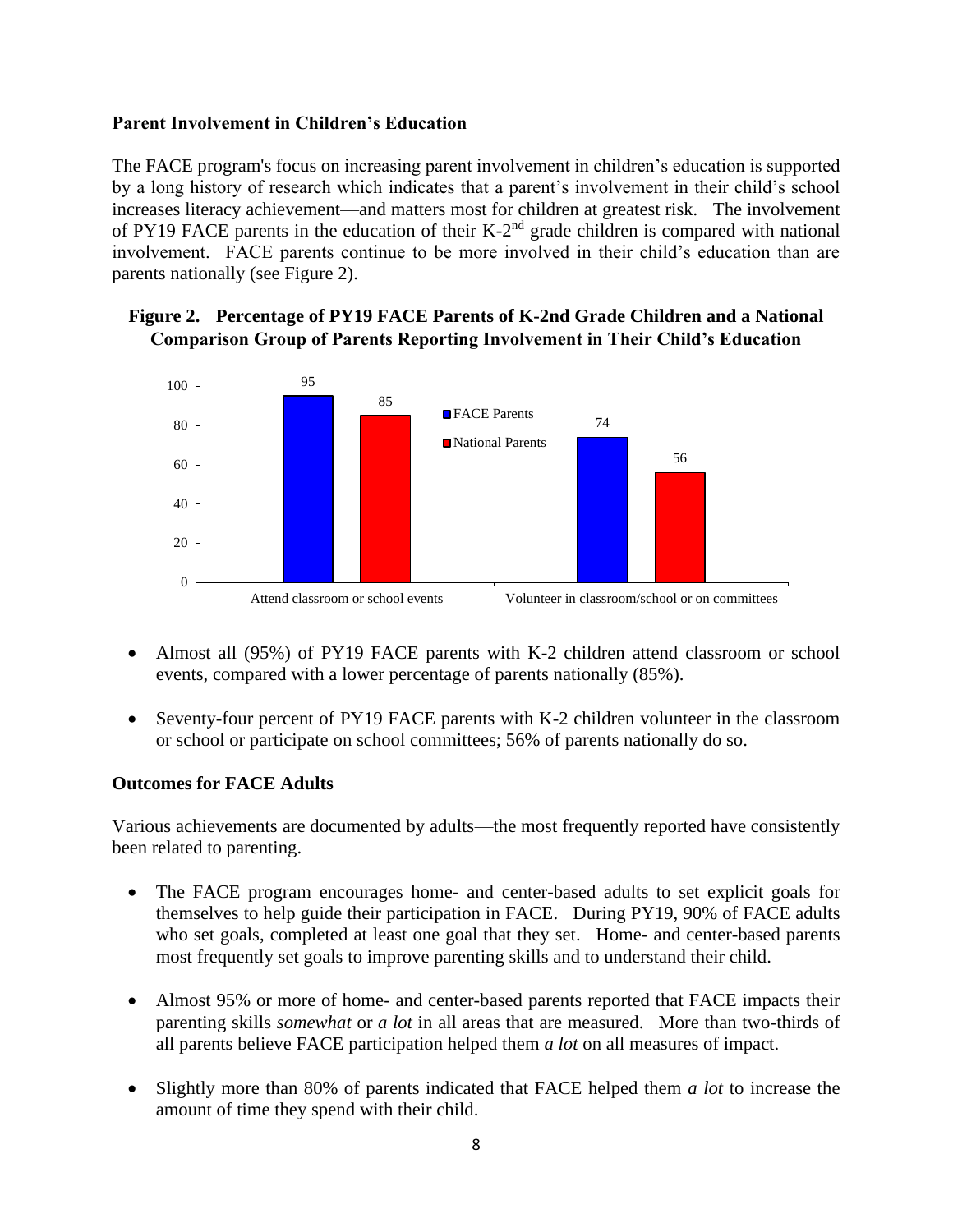- Almost 80% of parents reported that they became *a lot* more involved in their child's education and *a lot* more effectively interacted with their child because of their participation in FACE.
- Approximately 75% percent of parents reported that FACE helped them *a lot* to become a better parent, to increase their understanding of child development and to increase their ability to speak up for their child.
- Seventy percent of parents indicated that FACE helped them *a lot* in learning how to encourage their child's interest in reading. Slightly more than two-thirds reported that FACE helped them *a lot* to increase their reading to their child.

In FACE adult education, teachers assess academic achievement with the *Comprehensive Adult Student Assessment System* (CASAS) or the *Test of Adult Basic Education* (TABE). Adults also report impacts on their academic skills.

- Seventy-one percent of assessed adults demonstrated CASAS reading gains, and 70% demonstrated gains in mathematics. Thirty-five percent of adults increased their reading score at least one level, and 30% advanced at least one level in mathematics.
- At five programs, teachers assessed academic achievement using the TABE. All adults with pre- and post-reading (17 adults) and mathematics scores (17 adults) demonstrated statistically significant gains.
- Eighty-five percent of adult education participants reported improved academic skills for personal growth; 49% reported that they were helped *a lot* in this area*.* Sixty-five percent reported improved academic skills for advanced education; 34% reported that they were helped *a lot.*
- FACE staff reported that 40 adults completed their GED or high school diploma requirements during PY19. Since the inception of FACE, approximately 1,600 FACE adults obtained their GED or high school diploma.

Other achievements reported by adults include life-long learning, employment assistance, selfesteem, and physical fitness.

- That FACE promotes life-long learning is demonstrated by 71 home-based adults and 80 center-based adults who enrolled in college or vocational courses during the year. Nineteen percent of the PY19 adults who reported they planned to discontinue FACE participation at the end of the year also planned to enroll in college or vocational school after leaving the FACE program.
- During PY19, 372 adults became employed; 57% were home-based adults and 44% were center-based adults. Throughout the history of FACE, approximately 7,800 adults gained employment during their FACE participation.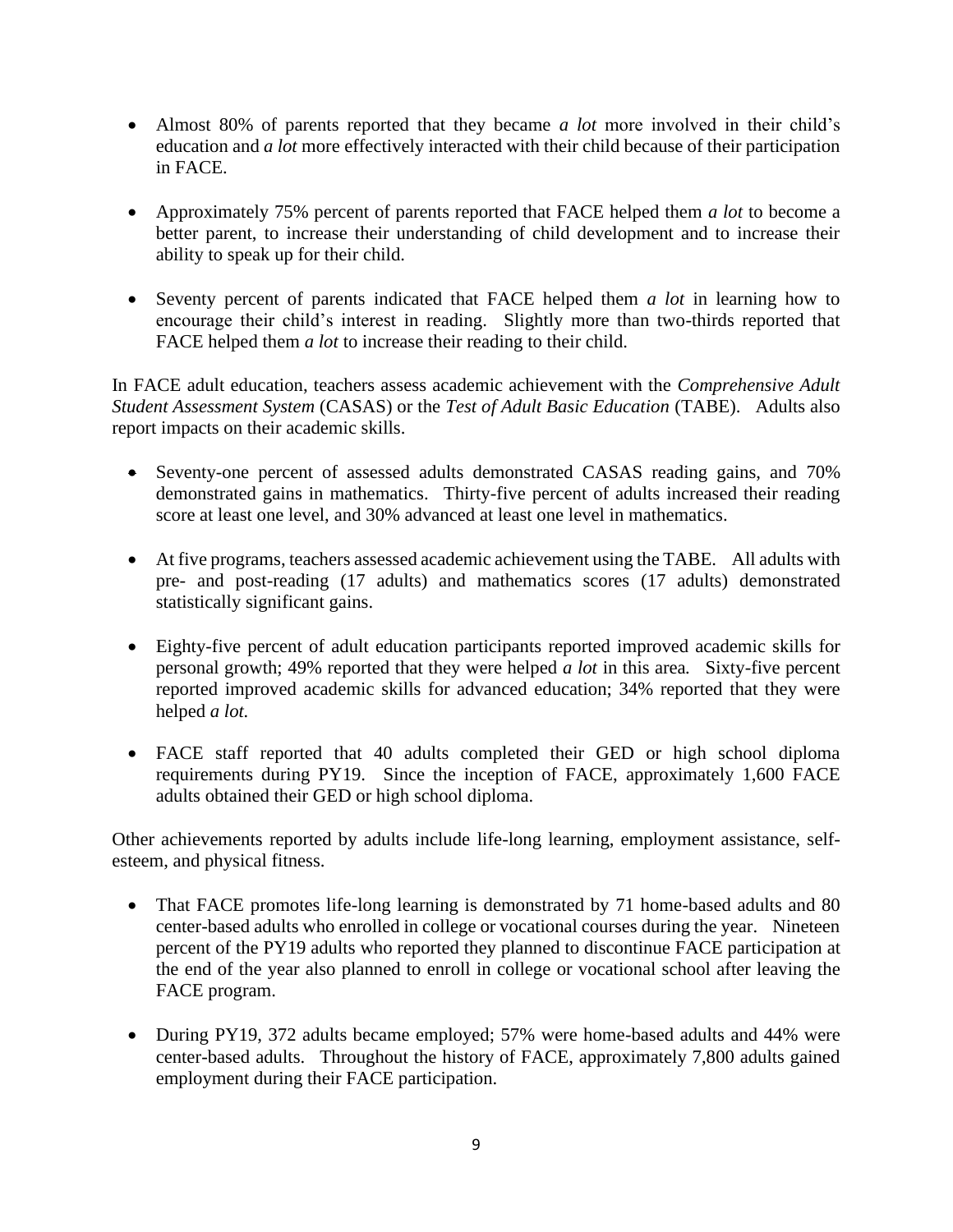- Some FACE participants earn the required credentials to become employed in FACE. Thirty percent of PY19 FACE staff members were formerly participants in FACE.
- As a result of FACE participation, most FACE adults reported feeling better about themselves, having more self-direction and self-discipline, having increased frequency of interactions with other adults, and gaining improved communication skills (85-94%).
- Almost 70% of FACE adults reported that FACE participation helped improve their physical fitness.

#### **Integration of American Indian Language and Culture**

A goal of the FACE program is to *support and celebrate the unique cultural and linguistic diversity of each American Indian community served by the program*. Each year, the FACE program supports staff and participants in acquiring skill in their American Indian (AI) language and knowledge of their tribal culture. Over time, tribal members have obtained the qualifications to predominantly staff the FACE programs. AI language and culture are infused throughout the FACE program.

- The FACE program prioritizes the hiring of tribal and community members. Eighty-five percent of all PY19 FACE staff positions are held by American Indians. Ninety-seven percent of parent educators, 75% of coordinators, 71% of adult education teachers, 79% of early childhood teachers, and 90% of early childhood co-teachers are American Indian.
- In the home-based component, all programs reported integrating AI language and culture in Family Circles and all but two programs do so in personal visits.
- In the center-based component, all programs integrate language and culture in preschool. All but two programs reported that they integrate language and culture in adult education and Parent Time. Seven programs did not integrate language and culture in PACT Time
- In 80% of the 37 FACE schools that have a culture teacher, the FACE staff coordinates with the culture teacher *at least a few times a year*.
- At the end of the year, parents rated the frequency with which they talk, read or tell stories to their child in their AI language. Forty-four percent of parents reported that they talk, read, or tell stories to their child *almost daily* or more frequently*.* Fifteen percent of parents reported that they do so *once or twice a week*, and 12% of parents do so *a few times a month.*  Twenty-nine percent *never or almost never* talk, read, or tell stories in their AI language.
- At the end of the year almost two-thirds of adults indicated that participation in FACE helped increase their use of their AI language.
- Adults' self-ratings significantly increased in the areas of speaking, reading and understanding during their participation in the FACE program. No significant difference occurred in their self-rating in the area of writing their AI language.